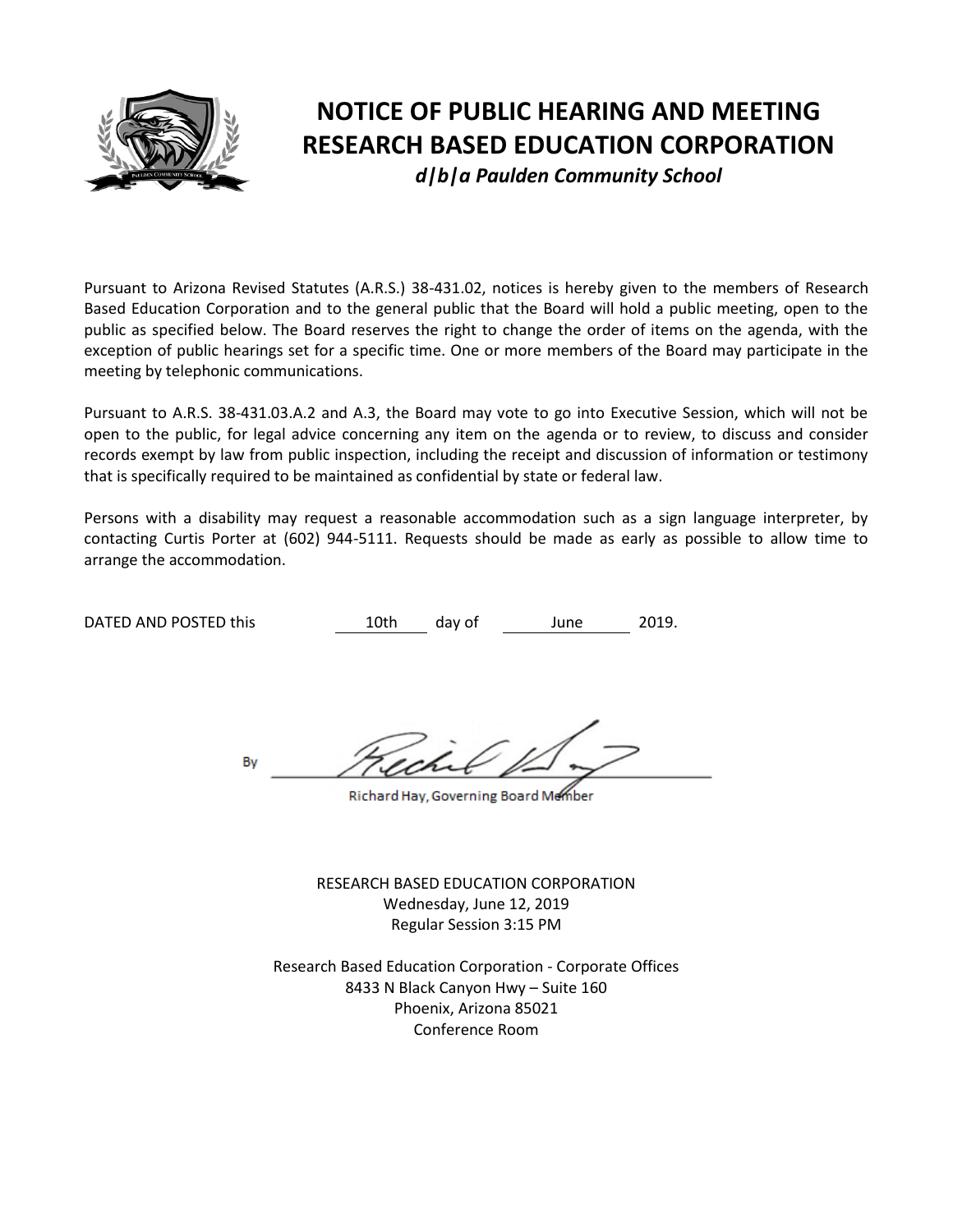

### **NOTICE OF PUBLIC REGULAR SESSION**

## **AGENDA**

**Wednesday, June 12, 2019**

#### **1. Call to Order**

*The President will call the meeting to order.*

#### **2. Adoption of Agenda**

*The Board will now approve the formal agenda.*

#### **3. Audience of Citizens**

*At this time, the President of the Board will ask members of the audience if they would like to speak regarding any issue before the Board. No formal action may be taken on any issue unless the item appears on the Agenda. Members of the public wishing to comment on an agenda item may do so at the time the item appears on the agenda. Items not on the agenda may be addressed during the "Audience of Citizens". The Board may respond to criticism, ask that staff review a matter, or place an item on future agenda.*

#### **4. Executive Session**

*A.R.S. § 38-431.03 permits an executive session or closed meeting to be held for discussion and consideration of any of seven particular subjects. A majority of the members of the Governing Board must vote to convene an executive session during a public meeting held prior to the executive session. The general public is properly excluded from such a session. Only those individuals necessary to the conduct of such a meeting may be present. All matters discussed in an executive session must be kept confidential by those attending. No vote may be taken during an executive session. Any final action on an item discussed in an executive session must be taken during a public meeting. A.R.S. § 38-431.03.* 

*The purposes for which an executive session discussion may be held are the following:* 

- A. *Personnel matters involving a specific individual.*
- B. *Confidential records.*
- C. *Student discipline matters.*
- D. *Legal advice provided by the public body's attorney.*
- E. *Discussion of pending or contemplated litigation with the public body's attorney.*
- F. *Instruction of designated representatives concerning negotiations with employee organizations.*
- G. *International and interstate negotiations and negotiations by a city or town with a tribal council.*
- H. *Instruction of designated representatives concerning negotiations for the purchase of real property.*